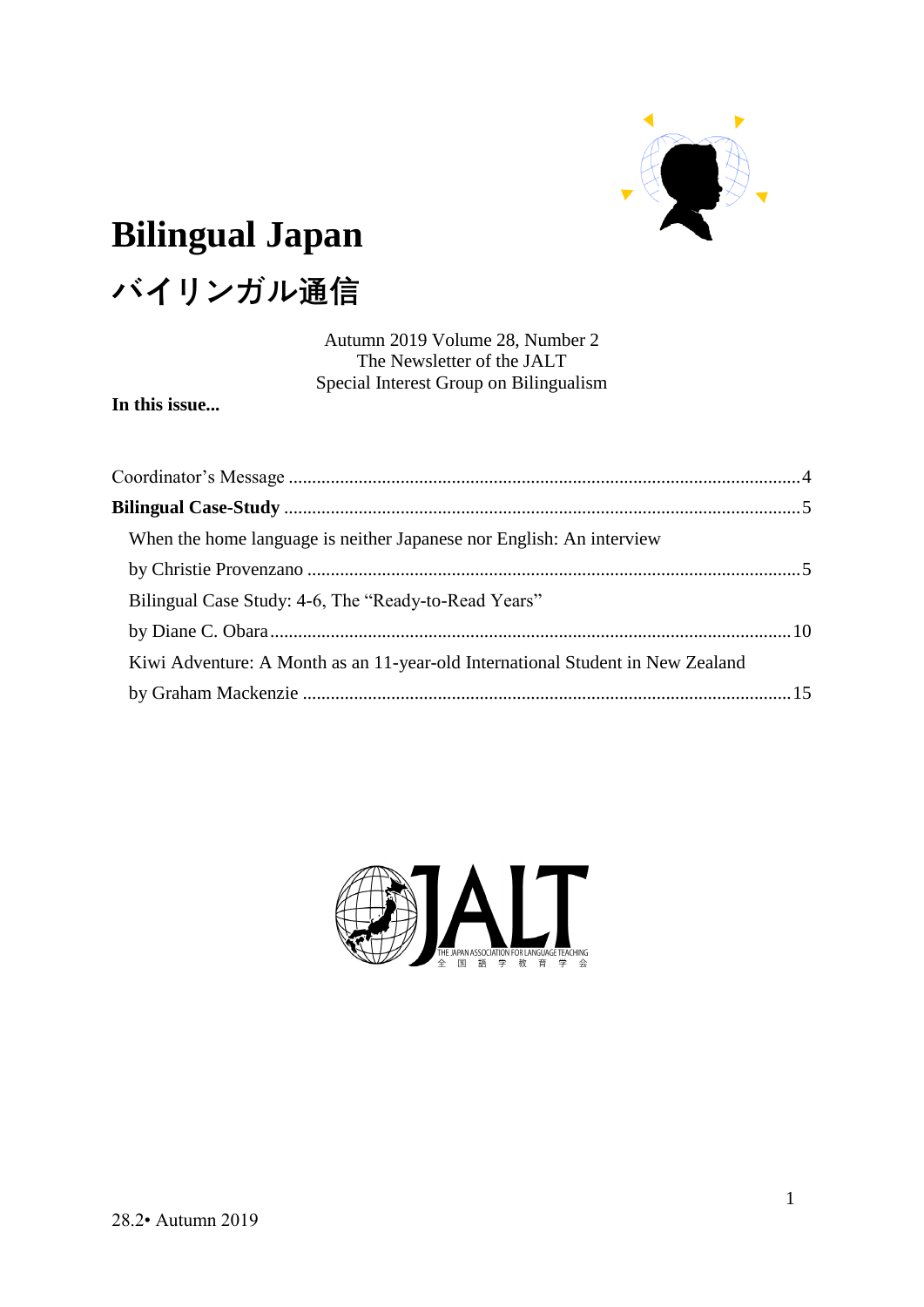#### Bilingualism SIG Decision-Making Team

| Coordinator<br>会長<br>Alexandra Shaitan<br>alexshaitan@yahoo.com<br><b>Publicity Officer</b><br>広報担当<br>Lauren Landsberry<br>laurenlandsberry@gmail.c<br>om | <b>Treasurer</b><br>会計<br><b>Tim Pritchard</b><br>timnosuke@hotmail.c<br>om<br><b>Director of</b><br><b>Publications</b><br>広報委員長<br>Stephen M. Ryan<br>stephen05summer<br>@yahoo.com | <b>Director of Membership</b><br>会員書記<br><b>Blake Turnbull</b><br>blaketurnbull@hotmail.c<br>om<br><b>Journal Editor</b><br>ジャーナル編集者<br>Stephen M. Ryan<br>stephen05summer<br>@yahoo.com | Director of<br>Program<br>計画推進委員<br>Mandy Klein<br>mklein@jcmu.o<br>rg<br><b>Newsletter</b><br><b>Editor</b><br>ニュースレタ<br>一編集者<br>Risa Hiramatsu<br>e18d1101@sok<br>a-u.jp |
|------------------------------------------------------------------------------------------------------------------------------------------------------------|---------------------------------------------------------------------------------------------------------------------------------------------------------------------------------------|------------------------------------------------------------------------------------------------------------------------------------------------------------------------------------------|----------------------------------------------------------------------------------------------------------------------------------------------------------------------------|
| <b>Additional SIG Officers</b>                                                                                                                             |                                                                                                                                                                                       |                                                                                                                                                                                          |                                                                                                                                                                            |
| Member-at-large<br>庶務委員<br>Vacant                                                                                                                          | <b>International Liaison</b><br>国際仲介委員<br>Masae Takeuchi<br>masae.takeucki@vu.edu.au                                                                                                  | <b>Directors of Newsletter</b><br>Distribution / 通信配<br>Sorrell Yue<br>yue079650@gmail.com                                                                                               | Regular<br>Column<br>Editors/<br>通信編集員<br>Alec McAulay,<br>Ron Murphy,<br>Christie,<br>Provenzano,<br>Diane Lamb                                                           |
| <b>Website Editor</b><br>ウェブサイト編集者<br>Lance Stilp<br>lancestilp@gmail.com                                                                                  | <b>Bilingjp Listowner Bilingjp</b><br>リストオーナー<br>Stephen M. Ryan<br>stephen05summer                                                                                                   | York Weatherford<br>yorkweatherford@gmail.com                                                                                                                                            | Proofreading:<br>Josh Norman                                                                                                                                               |

#### **Contribute to** *Bilingual Japan*

@yahoo.com

*Bilingual Japan* is the official newsletter of the Bilingualism Special Interest Group (B-SIG) of the Japan Association for Language Teaching (JALT). The purpose of this publication is to provide B-SIG members with articles and reports about bilingualism research and bilingual child-raising in Japan. *Bilingual Japan* also provides information about recent B-SIG activities.

**The content of this newsletter depends on contributions from its readers.** All SIG members and other interested parties are invited to submit articles or reports for inclusion in these pages. Start by writing about your family's experience or something about bilingual parenting that concerns you. Even if you feel that what you have to say is trivial, there is always someone who will be interested. Everyone has a story to tell, and we look forward to hearing yours.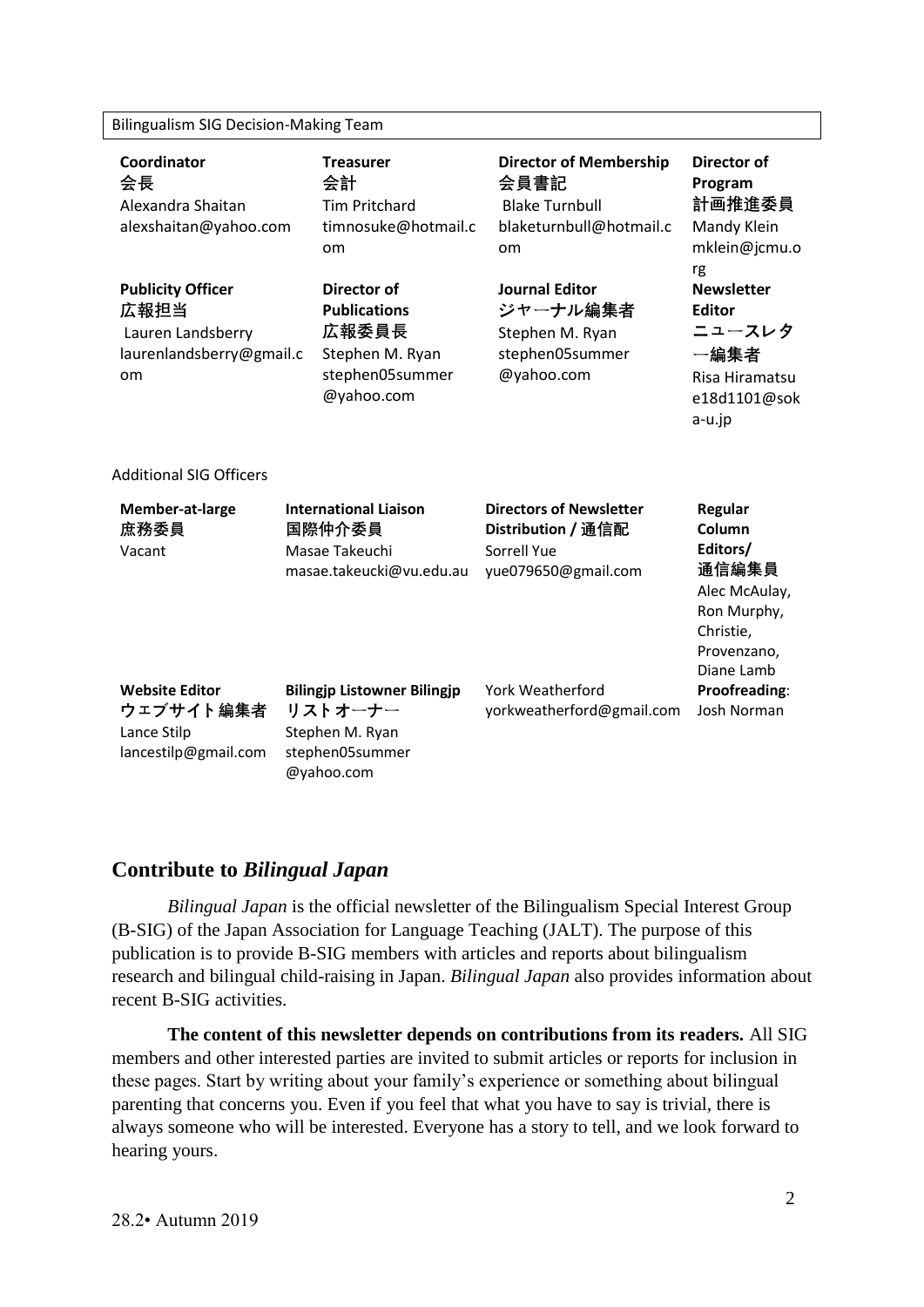#### **Regular Columns**

•Consult the description at the top of each of the Regular Columns in this issue.

•Length: 1,500 - 3000 words

•Submit articles to the respective column editors.

#### **Feature Articles**

- •These articles are longer and/or deal with topics not covered by the Regular Columns.
- •Length: Up to 3,000 words or longer.

•Submit articles to the editor at e18d1101@soka-u.jp

#### **DEADLINE FOR THE NEXT ISSUE: September 5th**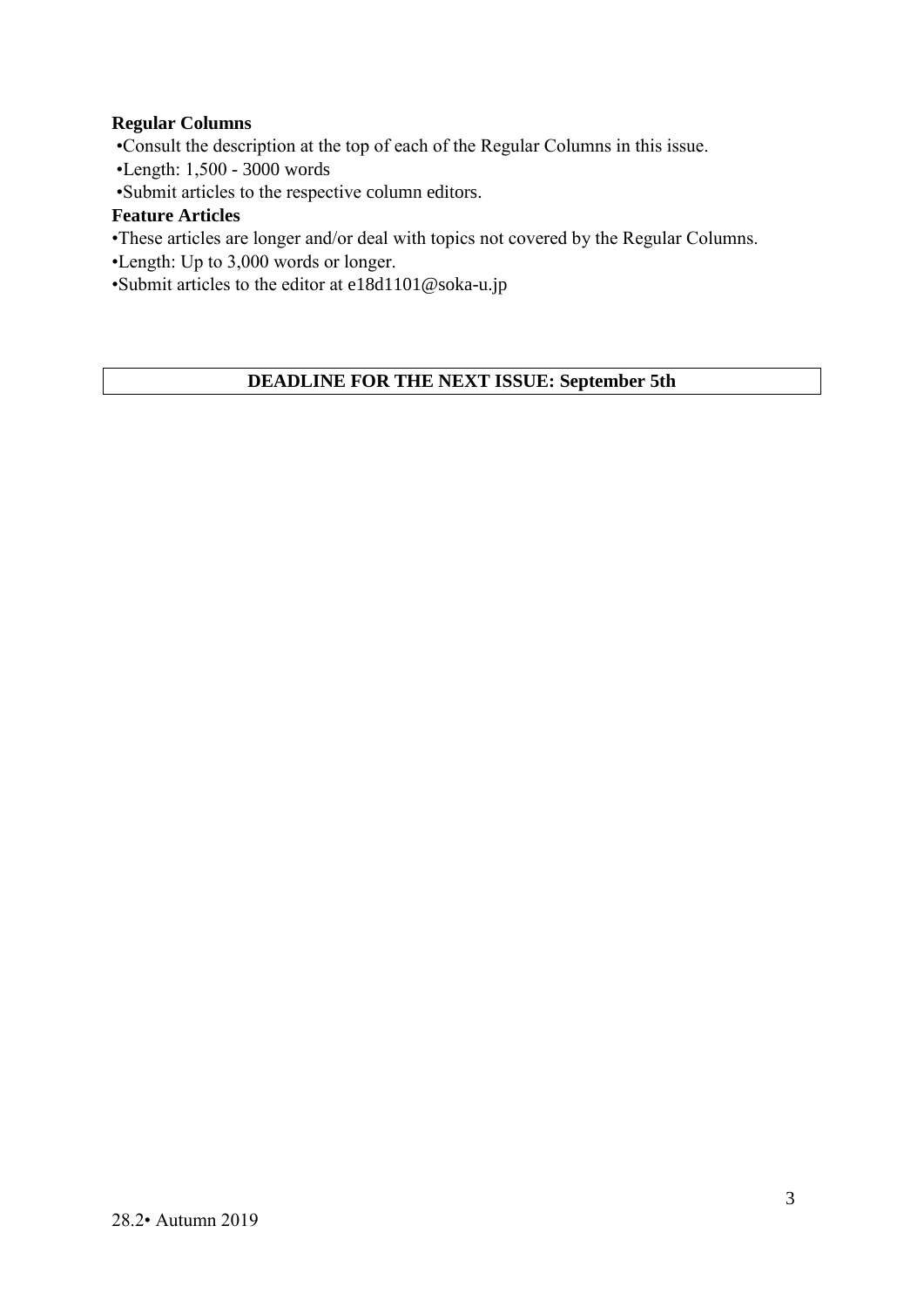#### <span id="page-3-0"></span>Coordinator's Message

#### **Dear Bilingualism SIG Members!**

Hope this message finds you well despite the busiest time of the academic year! Firstly, we would like to thank BSIG Officers (https://www.bsig.org/officers) along with ALL our Special Interest Group members who have been contributing to the Bilingualism SIG successful activities via long-term membership, presenting and sharing their research and lived experiences at the PanSIG and JALT Bilingualism SIG Forums, and SIG events related to bi-/multilingualism and bi-/multiculturalism, submitting articles and book reviews to the SIG's newsletter and the JJMM Journal, and other various contributions.

The Decision-Making Team (DMT) would like to express thanks to all participants who kindly accepted an invitation to participate in the BSIG Forums at the PanSIG 2019 and JALT 2019 International Conferences. It is always a pleasure to interact with each other in person and exchange knowledge and expertise on a variety of issues we might have. Our special thanks go to **Mandy Klein, BSIG Programme Chair**, who has been organizing BSIG Forums over the past couple of years. These events have been truly successful!

We would also like to thank **Stephen M. Ryan**, our Journal Editor who has worked hard on the BSIG JJMM 25th Anniversary Issue scheduled to be released in November, 2019.

We look forward to seeing you at the JALT 45th Annual International Conference on Language Teaching and Learning & Educational Materials Exhibition aiming at promoting "Teacher Efficacy, Learner Agency" as its main blanket motto. The event is scheduled to take place at the WINC AICHI, Nagoya City, Aichi, Japan from **Friday, November 1, to Monday, November 4, 2019**. This year the BSIG AGM and the Forum have a joint 90 minute slot. We hope this scheduling would attract many individuals interested in joining both events. Please do check the JALT Programme schedule for the details related to the time and room location.

I hope you will enjoy reading the Newsletter (autumn issue) where you will find contributions from Christie Provenzano, Diane C. Obara, and Graham Mackenzie whose stories would surely kindle minds. I gather most of us could find some familiar experiences and/or observations raised in the articles. Thank you very much to all contributors who have expressed an interest in submitting their work to the BSIG Newsletter.

On a different note, we are constantly looking for new members to join our Decision-Making Team (SIG Officers). Please do send your suggestions, questions and proposals related to the BSIG events and activities **to Shaitan Alexandra at alexshaitan@yahoo.com**. Our team strives to provide support and guidance to novice DMT members as much as we can. We are now looking for an individual who would like to be involved in **'shadowing' our SIG Coordinator** to ensure a smooth transition once the current coordinator's term has finished.

We thank you all for your support and look forward to hearing from you!

Best wishes,

Bilingualism SIG Coordinator,

Shaitan Alexandra.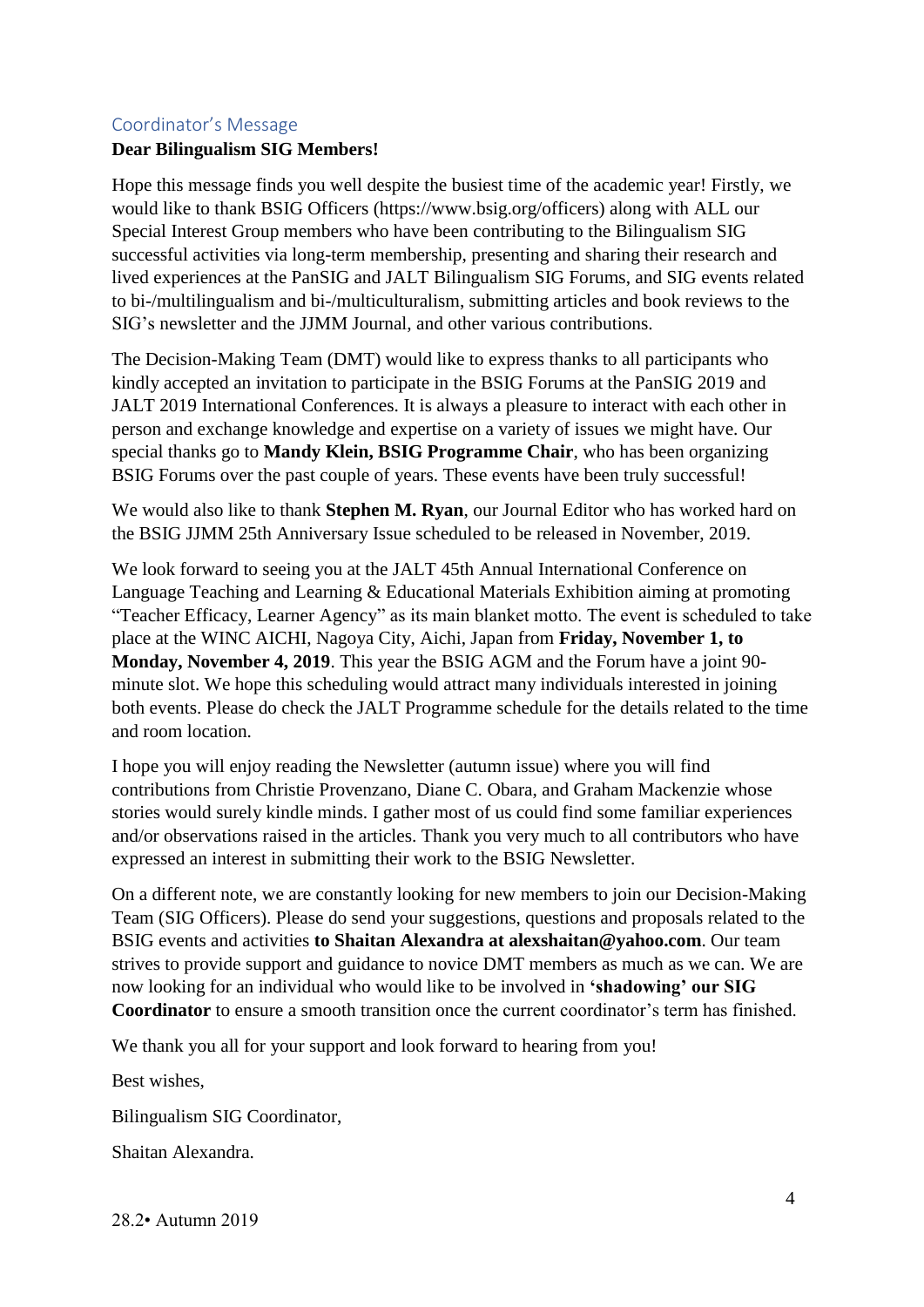## <span id="page-4-0"></span>Bilingual Case-Study

ある家庭におけるバイリンガリズム

In each issue, we present a case-study of a bilingual individual or family. We especially want to encourage our members to write up their own case studies of their bilingual families. The column editors would be happy to offer your assistance in writing your stories. You may also request an outline of suggested items to include. Also, if you know of a family that could be featured in this column, please contact the column editors: Ron Murphy, Ehime University, English Education Center, 3-bunkyou cho, Matsuyama, 790- 8577. t: 089-927-9358 email: murphy@iec.ehime-u.ac.jp; or Alec McAulay, GSISS, Yokohama National University, Tokiwadai 79-3, Hodogaya-ku, Yokohama 240-8501 t: 045- 339-3553 (w) email: [tokyomcaulay@gmail.com](mailto:tokyomcaulay@gmail.com)

#### <span id="page-4-1"></span>When the home language is neither Japanese nor English: An interview

#### <span id="page-4-2"></span>by Christie Provenzano

The discussion around bilingualism in this newsletter most often centers on discussions of English/Japanese bilingualism. However, families in Japan who are raising their children to be bilingual come from a vast variety of linguistic backgrounds (see, for example, Christiaens [2014] from this column). Interested in the challenges facing non-Japanese parents in Japan whose mother tongue is NOT English, I sat down with a Frenchspeaking Swiss couple whose son has lived most of his life in Japan. They shared some of their family's unique child-raising challenges, and how they are managing those challenges. (Please note that the names used here are pseudonyms, to allow for privacy.)

As with many Europeans, parents Marco and Dominique are themselves multilingual. Dominique is bilingual and biliterate in French and English, with more limited proficiency in German and Italian, as well as conversational Japanese and limited Japanese literacy. Marco, himself a Third Culture Kid (TCK), was born into a home where Italian and Swiss German were spoken, before acquiring native-level French starting at age 7 when his family immigrated to a French-speaking area in Switzerland. Marco is also bilingual and biliterate in English, and, like Dominique, has conversational Japanese and limited Japanese literacy.

The family moved to Japan when their son Davide was just three months old, in July 2009. Naturally, his parents continued to speak French at home, but Davide was soon immersed in Japanese when he began to spend three days a week with a Japanese caregiver and her children. His exposure to Japanese increased from age one, when he started full time at a *hoikuen* (保育園, nursery school). Davide has always attended Japanese school and is now in grade 4 at 10 years, 5 months old.

Over time, with Davide spending so many hours per day in a majoritylanguage environment, and as he became literate in Japanese, Marco and Dominique noticed him developing a natural preference for communicating, reading and writing in Japanese. It is the age old linguistic story of the children of immigrant families – the younger generation, deeply immersed in the majority language through education and life in the wider community and encountering the heritage language mostly only within the home, becomes more proficient in the majority language than the home language (while many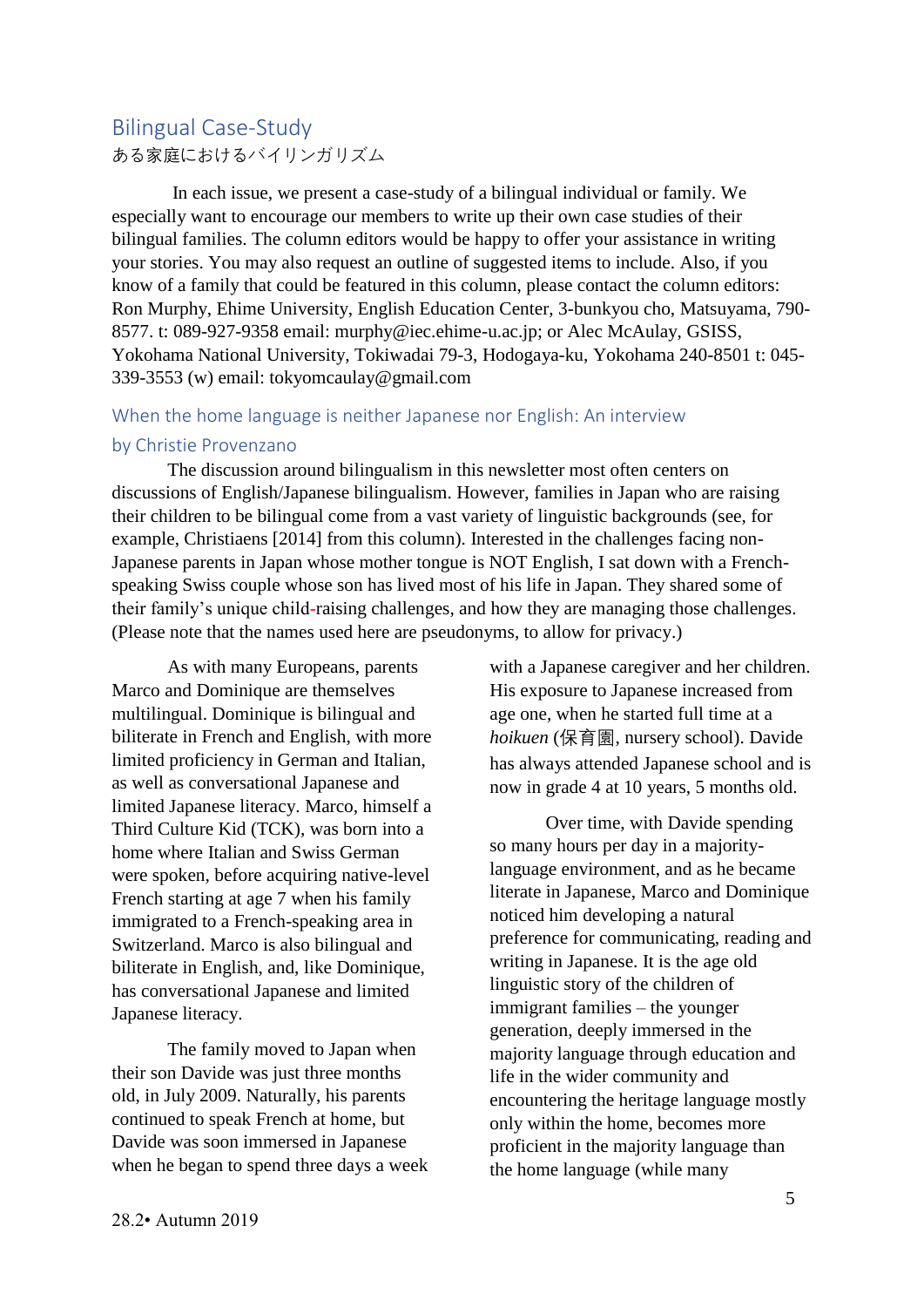researchers have delved deep into this topic, a general discussion can be found in Baker and Wright [2017]).

In this column, many parents have written of their struggles to find adequate opportunities for their children to use and interact with others in English. This is despite the fact that English is by far the most-studied foreign language in this country. It is studied as a school subject, appears on high-stakes entrance exams and has spawned a huge industry of extracurricular study. For a family like Marco and Dominique's, where the home language is something other than Japanese or English, opportunities for their child to use that language meaningfully outside of the home on a regular basis are painfully scarce. Visits to the parents' home country can be helpful, but in Marco and Dominique's case, those opportunities have been somewhat limited – five or six times for two weeks each time since the family moved to Japan in 2009.

Even so, they have continued their efforts to support Davide in his French language development. Their home language continues to be French, with the parents insisting on reasonably correct pronunciation and grammar from Davide. Says Dominique on the topic, "French is hard this way, [but] I don't want him to come up with made-up pronunciation." Therefore, despite occasional eye-rolling on his part, they are quite strict with him about the language he produces. Other French-speaking opportunities are few and far between but, fortunately, the city where Davide's family lives does feature an Institut Français

[\(https://www.institutfrancais.jp/fr/\)](https://www.institutfrancais.jp/fr/), so Davide has been able to take some classes there and interact in French with people other than his parents.

At the time of our interview, Dominique was still worried about Davide's oral production of French. One reason for her concern was that her good friend, a trained speech therapist and child psychologist, had visited Japan from Switzerland. After interacting with Davide, the friend noted speech production errors that seemed similar to errors produced by people with dyslexia. Despite that observation, no similar problems had arisen with any of Davide's language production (oral or written) in Japanese. By all accounts from Japanese teachers and friends, Davide's Japanese is native level in all four language skills.

Wondering if dyslexia was a possibility, I asked about Davide's French literacy and learned that like many parents in this column, Dominique and Marco have made efforts to encourage Davide's heritage-language literacy through homeschooling in the evenings two or three days a week. Both parents work with him on level-appropriate workbooks from Switzerland, and they have a large supply of French language books and magazines that they hope will catch his interest. While Davide has become a prodigious reader of Japanese, his parents reported that he had little interest in reading in French, regarding it as a chore, and would struggle with deciphering certain letters and letter combinations. As Dominique, Marco, and I talked, we wondered if it was possible for bilinguals to experience dyslexia in one language but not in the other, musing that it could be one possible explanation for Davide's difficulties reading in French when he had no similar problems in Japanese.

I looked into dyslexia and bilingualism and found some studies (Wydell & Butterworth, 1999; Butterworth & Tang, 2004 September 23) that suggest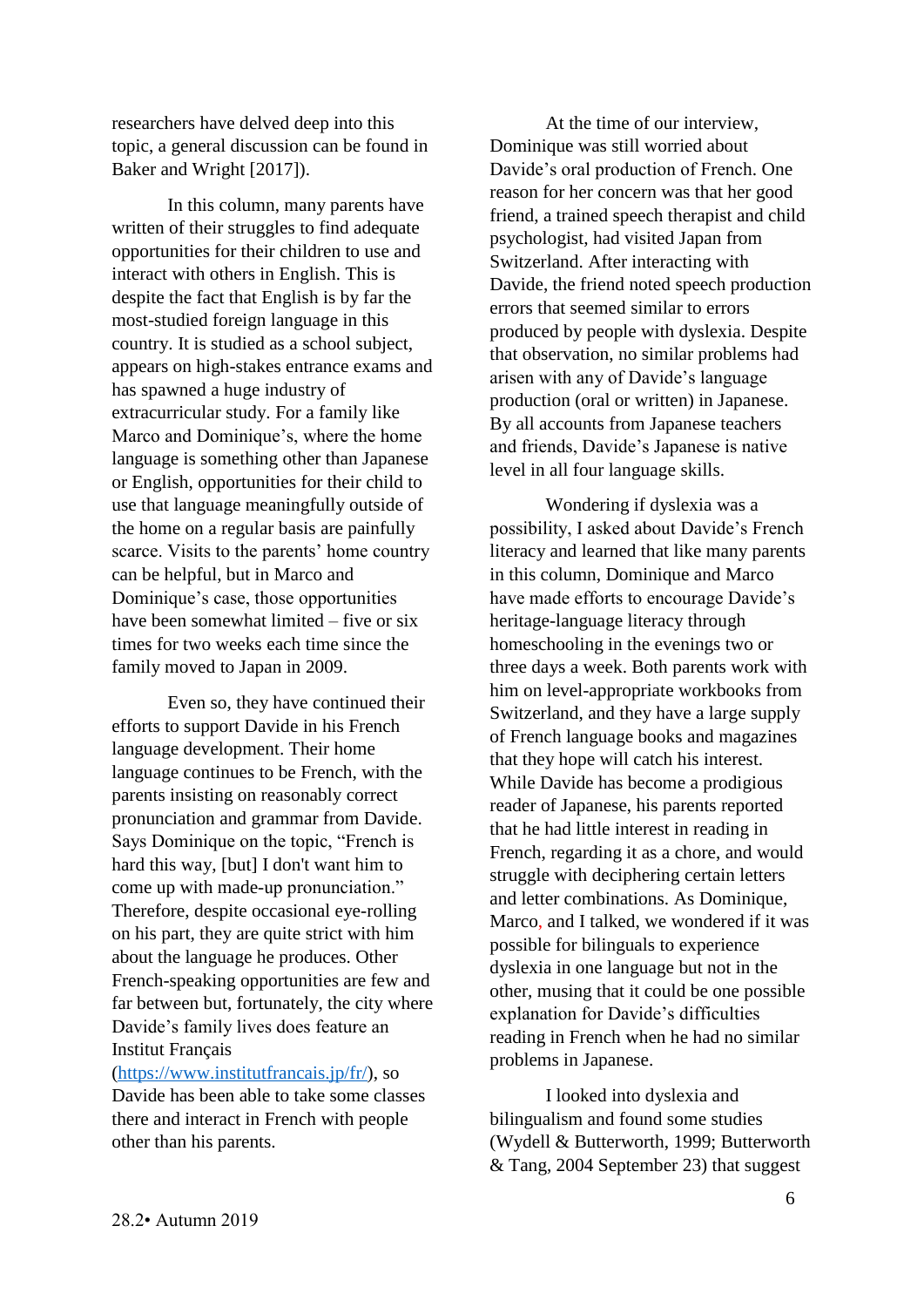it may, in fact, be possible for a bilingual person suffer dyslexia in just one language. Wydell and Butterworth (1999) found that their bilingual case study subject read Japanese *kanji* and *kana* at a very high level but suffered severe dyslexia in English. Interestingly, the difference in Japanese and English writing systems may be the key, as the brain seems to process *kanji'*s pictograms differently than the writing systems of western languages (Butterworth and Tang, 2004). There is, of course, debate about the "myth" that Japanese speakers do not suffer from dyslexia (Yamada, 2000); nevertheless, it is an interesting consideration to explore, particularly for families like Davide's.

Happily, the worries about dyslexia may have been a red herring: in a postsummer vacation follow-up chat with Dominique, she reported that Davide had made sudden, great strides in his French literacy during the summer, much to his parents' great delight. I asked her what she felt had made the difference for him, and it seems to have been a combination of factors. First, compared to previous years when Davide was engaged in schoolrelated summer activities, this summer saw the family spending five full weeks together nearly every day. Furthermore, Dominique and Marco have been reading the Harry Potter series aloud in French with Davide for some time. He is very engaged in the story and, of course, enjoys spending that time with his parents, which is motivating in and of itself, but Dominique also noted that they recently added a motivational "carrot" for Davide. She says, "He'll get a Nintendo Switch for Christmas if he can read some pages of HP by himself, aloud, and easily by then." For a family that is otherwise very careful about screen time, this is, indeed, a big carrot.

Over and above that extrinsic, material motivation, though, his parents report that Davide feels great satisfaction in finally gaining some reading fluency in French. Dominique says, "He wants to read so much in French now, all those kid magazines I bought over the years, he's into them [at last]." Davide's newfound French literacy has also allowed him to read e-mail messages from family and friends in Switzerland on his own, which makes him feel very proud.

The intensive summer family time in French surely boosted Davide's French proficiency and motivation to improve. Furthermore, the intrinsic motivation that comes from finding a way to overcome a formerly insurmountable hurdle can be very powerful. It may also be that Davide's brain happened to flip the developmental "switch" that allowed him to take the next step in his French literacy. Whatever the reason, Dominique and Marco are hopeful that Davide's newfound enthusiasm for reading in French will have a domino effect on his other French language skills. They hope he will be more amenable to reading aloud in French, which will give them the opportunity to focus on pronunciation, and that the effect of extensive reading in French will naturally clarify grammatical points for him, leading to improved oral production. Dominique was also excited about the new doors to learning that are opening for Davide as he develops an interest in reading material from another culture, in another language. She and Marco are glad that he can be exposed to "new stories, new takes on things he knows, new stuff they don't talk about here".

Another interesting facet of my discussion with Dominique and Marco touched on cultural issues, particularly their experience as non-native English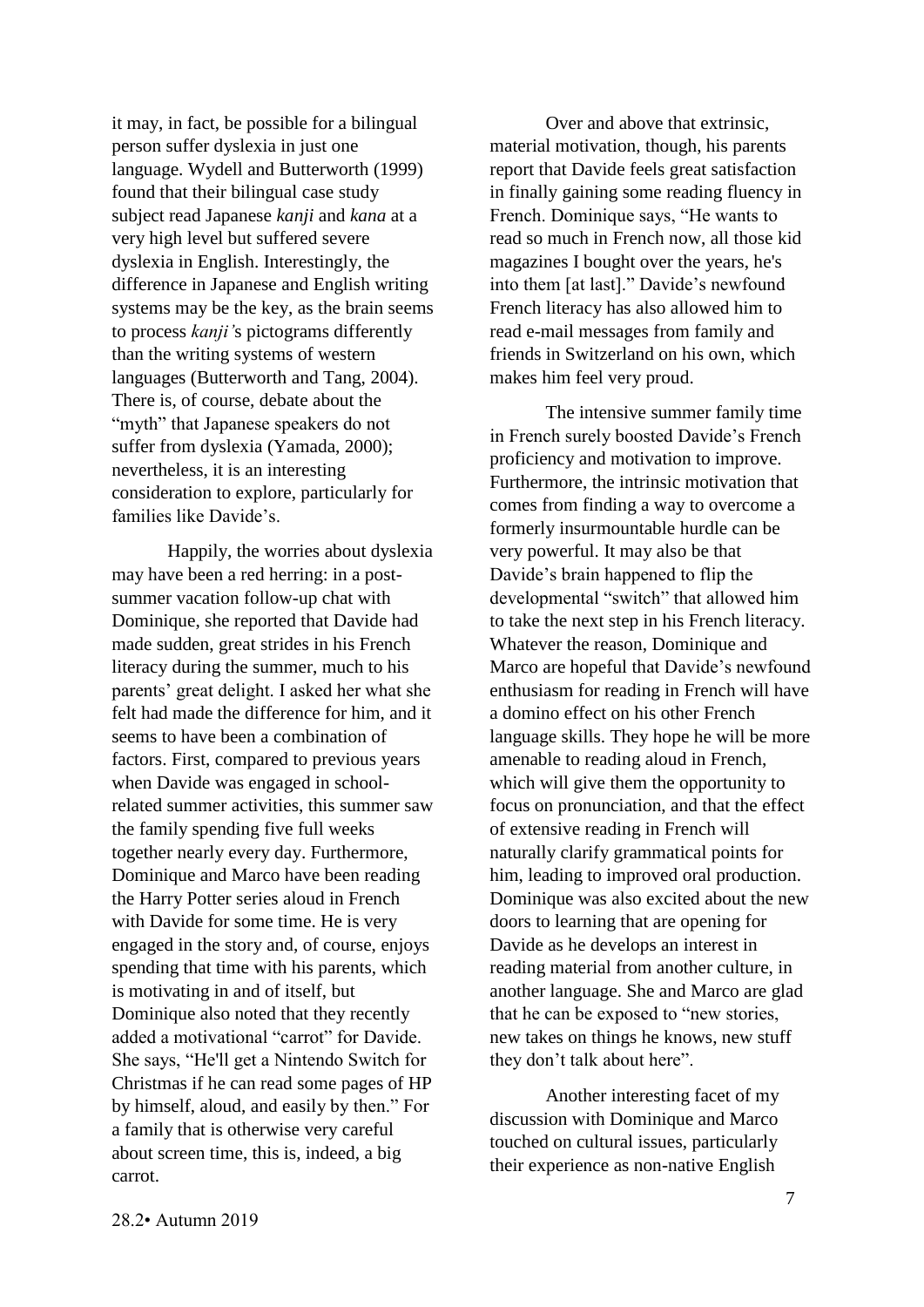speakers living in a country where the default language spoken to visibly non-Japanese people is English. For multilingual Dominique and Marco, that has not been a problem, but from the time he was a young child, Davide has had to learn to manage interactions with Japanese and non-Japanese alike who assume that the European child they see before them must surely speak English. Indeed, I remember first meeting Davide a few years ago and instinctively speaking English to him before realizing that, of course, it wasn't going to work. When I did so, I remember his reaction was to look at Marco with an expression that wordlessly but unmistakably said, "Dad, it's happening again…" Realizing my mistake, I quickly switched to Japanese and things were fine from there. These days, his parents report that he can confidently manage such interactions himself and does not hesitate to correct people.

In imagining where Davide's linguistic path will take him in the future, his parents note that English classes at school will begin in earnest for him next year. Interestingly, his developing French literacy has already given him an advantage over his monolingual classmates in their introductory English activities because he has a good understanding of the alphabet and the sounds associated with various roman letters in French. Of course, French phonetics are rather different to English, but the similarities between the writing and phonetic systems of the two western languages are enough that his understanding of French can support his acquisition of English in a practical way. Furthermore, research shows that early bilinguals – that is, people bilingual from birth or from early childhood –can learn additional languages faster and more easily than monolinguals (Grey et al., 2018). This may be a deeper cognitive reason why Davide is managing introductory English concepts easily.

Dominique and Marco acknowledge that in the context of Japan it may well turn out that Davide will eventually become more proficient in English than French, given the high-profile English has in this country, its prominence and importance in education and the pressure of social expectations that Davide will continue to face as a visible minority in Japan. In that respect, he may even be motivated to learn English out of selfpreservation. I asked his parents how they might feel about that – the home language potentially taking a backseat to Japanese and English – and they both answered quite pragmatically, saying they are fine with that if it works out that way. Most of all, like all parents, Dominique and Marco want to raise their son to be happy, to have good friends, and to be secure and confident. As an outside observer, I can say that they're already well on their way.

Baker, C. & Wright, W. (2017). *Foundations of bilingual education and bilingualism*. Bristol: Multilingual Matters.

Butterworth, B. & Tang, J. (2004, September 23). Dyslexia has a language barrier. *The Guardian.* Retrieved from <https://www.theguardian.com/education/>

Christiaens, B. (2014). The Complicated Art of Parenting. *Bilingual Japan (*バイリ ンガル通信*), 23*(1), 7-10.

Grey, S., Sanz, C., Morgan-Short, K., & Ullman, M. (2018). Bilingual and monolingual adults learning an additional language: ERPs reveal differences in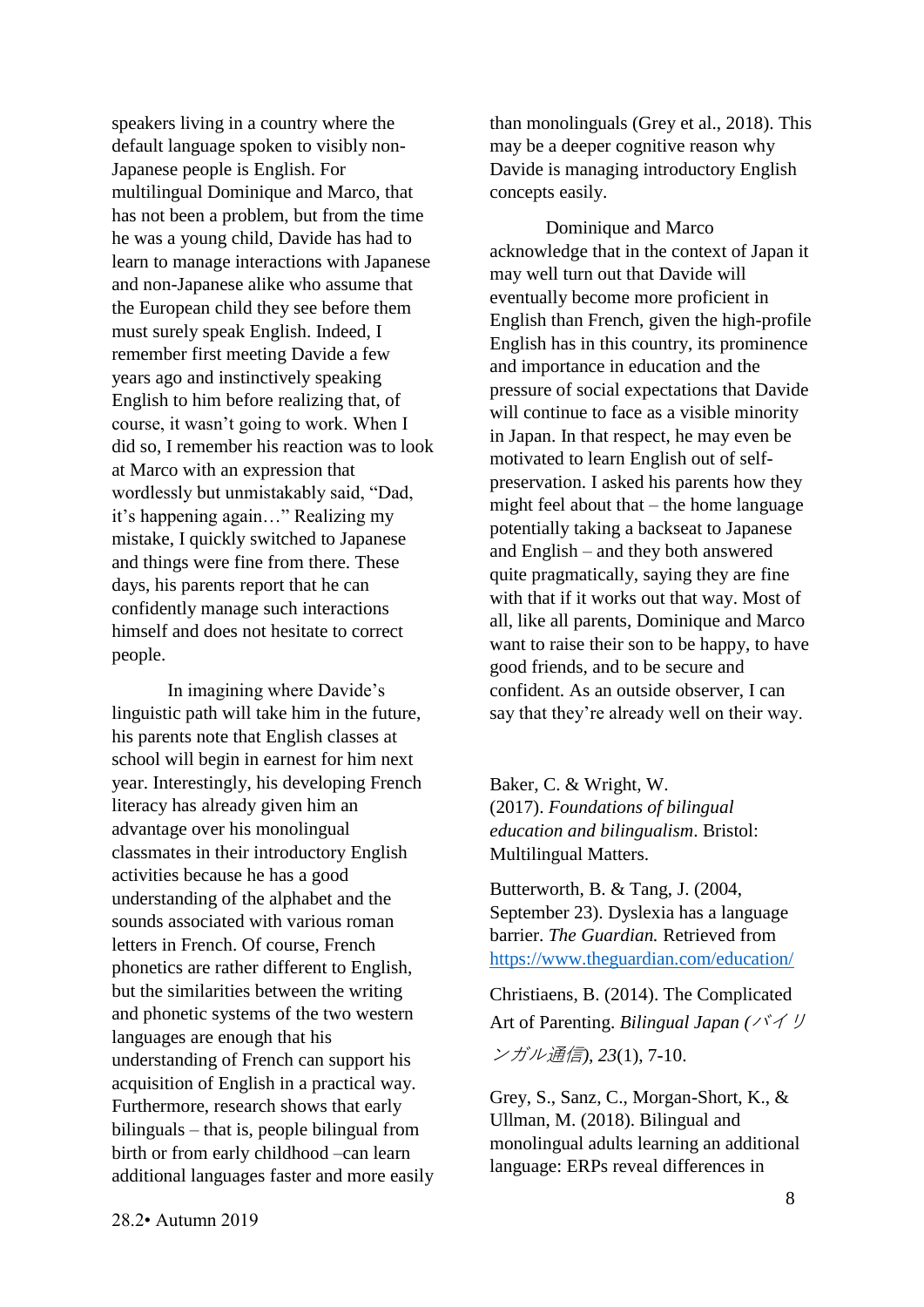syntactic processing. *Bilingualism: Language and Cognition, 21*(5), 970-994.

Wydell, T.N., & Butterworth, B. (1999). A case study of an English-Japanese

bilingual with monolingual dyslexia. *Cognition*, *70*, 273-305.

Yamada, J. (2000). *The myth of absence of dyslexia in Japan.* Perspectives on Language and Literacy, *28*(Winter), 22-23.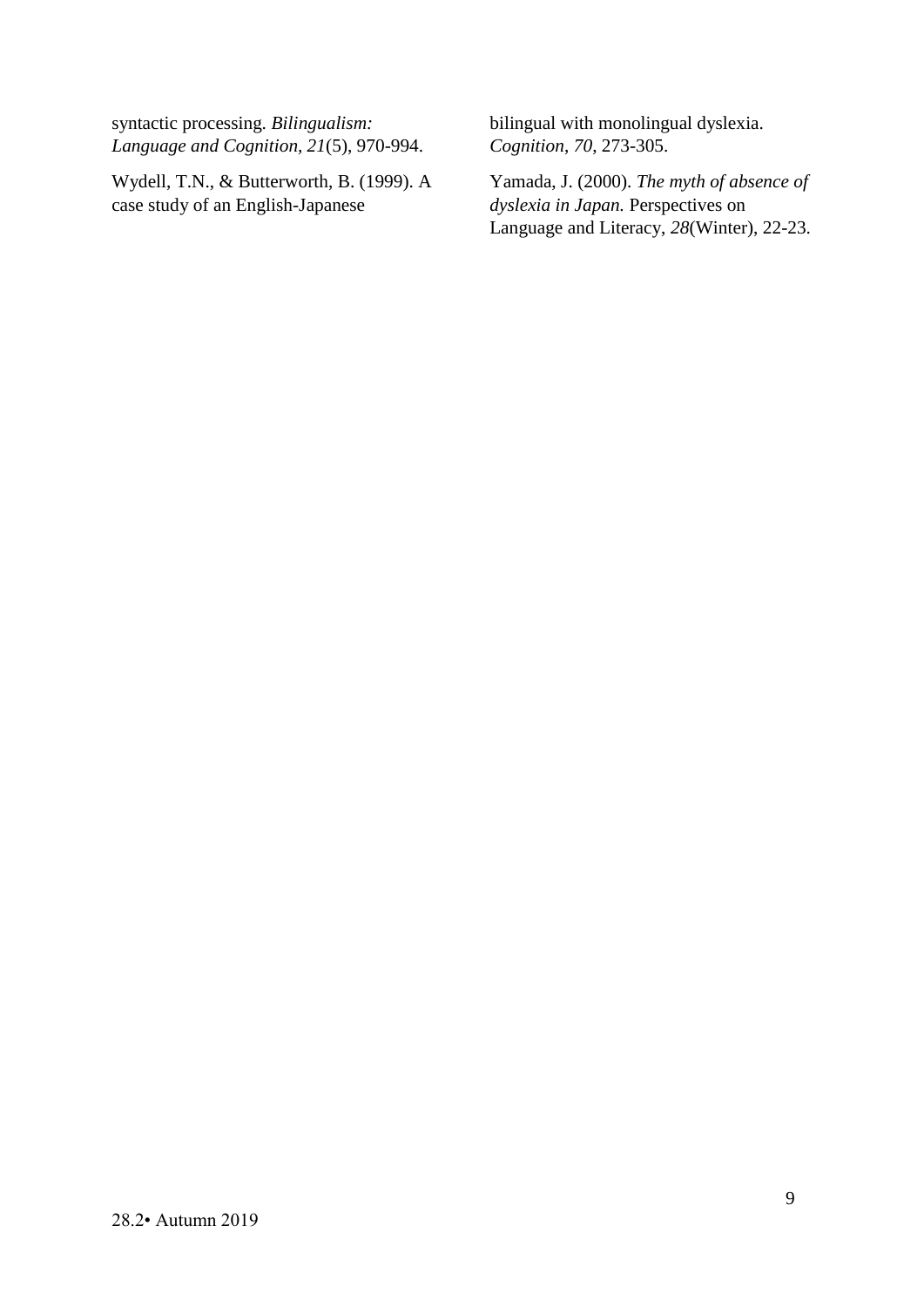## <span id="page-9-1"></span><span id="page-9-0"></span>Bilingual Case Study: 4-6, The "Ready-to-Read Years" by Diane C. Obara

In April 2018, my oldest son entered first grade at our local Japanese public elementary school. Like most families raising bilingual children, this event was somewhat of a finish line/goal, and also a turning point, in regard to our approach to literacy, time management, and which language would take precedence. With this in mind, from both the research my family had done, as well as advice from other families and friends, we have done our best to focus as much as possible on English literacy during this three to six-year-old period, and so, I will call this time the "ready-to-read" years.

There are now five people in our family. I am American (NES), with basic communication skills in Japanese, and have worked at Japanese universities for the past thirteen years. My husband is Japanese, with the last academic tests he took having a score of 850 on the TOEIC and having passed Eiken level Pre-1. My three children M (boy), R (girl), and E (boy) are the ages of 7;2, 5;10, and 1;2, respectively. I would personally claim that the older two are fairly balanced in terms of bilingualism and biliteracy. The youngest one, we have yet to tell. We live in a busy "bed-town" in Chiba of approximately 15,000 residents, that is home to the most populated elementary school in the prefecture. In previous articles I have written (Case Study, Winter 2015; v. 23, 3; Case Study, Spring 2016; v.25,1), the stories were only about my son, M, who is now in first grade. A little over a year ago, however, my third child E was born, and so his addition to our family has added a new dimension to our lives, which I am sure will come up later.

Throughout the past three years, our family has predominantly maintained the minority language at home approach, although there are of course exceptions to the rule, such as when grandparents come to visit and when we are hanging out with international friends. With this, despite the fact that my children have attended our local *hoikuen* (preschool) since the time

they were at least six months old, I would say that they were still English dominant in regard to speaking before we began to attack literacy, at around three years old. The combination of media control in the house, mom-child classes, and visits with close relatives, which I have also written about in previous articles, brought them up to that point.

#### *"Ready to Read":*

Beginning with my first child, M, I consulted a lot of educator friends and did a great deal of research regarding how to approach this "ready to read" stage. There were two main points that I came across and continuously kept in mind. First, that this pre-reading stage actually takes about two years of work in preparing children to read on their own. This involves loads of phonics and readers and worksheets. Secondly, that for children who are planning on attending a local Japanese school, it is best to cram as much English in as possible, because once they start elementary school, the Japanese will begin to take over.

With M we tried several approaches. I initially started teaching twice a month mom-child classes with local *hoikuen* moms at my house following a home-school reading curriculum called "Five-in-a-Row." After a couple of seasons of that, I realized M was progressing more rapidly than the others,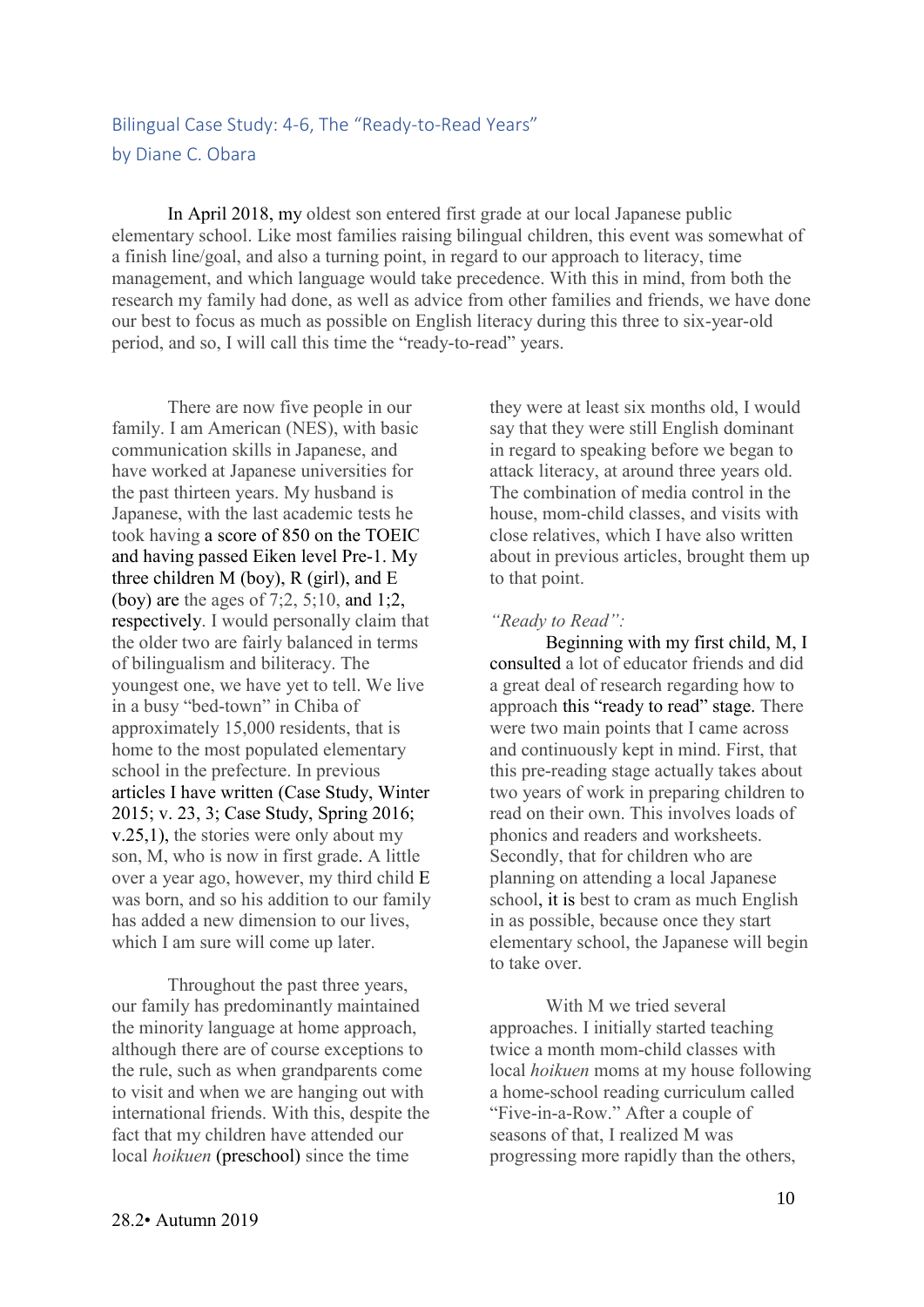and so it seemed time that he should be studying with other native English speakers. We tried a Saturday afternoon program at an international preschool in Tokyo that used Jolly Phonics and was taught by native speakers. He enjoyed this, and the teachers, but again, his speaking was so much higher than the other students and there was a lot of inconsistency with the program, and so it turned out to be more of a positive experience and having fun at the lesson, rather than helping to improve his reading skills. At five years old, I again reached out to the same local moms in my community who participated in the initial mom-child reading circle. I decided that teaching once a week to that group, as long as it remained consistent, and I could control the curriculum, would be better than any other option in terms of steady growth. The classes have been holistic, with an emphasis on literacy and culture. Exactly around the start of that, at five years old, was when something also "clicked" cognitively for M, and his reading started to take off - in terms of sight words and advanced phonics. Even though his local friends in the class naturally didn't have the same amount of vocabulary and input that he did, they were still able to learn how to read the Scholastic and Jolly Phonics readers by the end of kindergarten, so I would say it was a success. Unquestionably, this was the most effective strategy for improving his literacy during these years. Even though he was a much higher level than his friends, he was learning so much more than what was in the lessons. The executive functioning and global processing of running the classes, communicating with the moms, designing the lessons, and planning the curriculum are what my kids learned the most from - more than what went on in the classroom. In the lessons they often ended up being more like assistants, since they would help their friends, and learn from that, too. It is amazing how the result of this has not only been reading at grade level (for M) before

starting elementary school, but all of the other critical thinking skills and learning strategies, which have been great preparation that have transferred to learning in elementary school. Looking back on it now, I actually wonder how he could have survived the beginning of first grade without having had this early intervention, since he never attended a *youchien*. Even small tasks like being able to hold a pencil correctly greatly helped the transition.

Studying at home with worksheets and textbooks would never have worked with M in the beginning. He is a social learner, who loves to play and talk to his friends. He enjoys Math and games and solving problems and "challenges." He loves music and listening to other people read. Looking back on this time, I questioned whether or not he had mild dyslexia, because he was constantly mirroring his "s"s, "b"s, and "d"s when he would write. However, from around six years old, he finally stopped doing it, so I feel like he just needed to personally recognize it, self-correct, and outgrow it. Plus, as a mother, I was physically attentive to it, and learning with him quite a lot. Now it doesn't seem to be a problem, but we definitely had to work at it and talk about it.

In addition, through learning with his local friends, he has been able to explain things to them in Japanese that they don't understand. It is such a great strategy, because they help each other at school too. And with writing, when I ask a question such as "Where are the birds?" and his friends can only write "in the sky," M can still write at his own level in complete sentences, "They're in the sky." For now, it has been easy to individually adjust to his level. Only occasionally do I independently work on other worksheets for grammar and writing with him.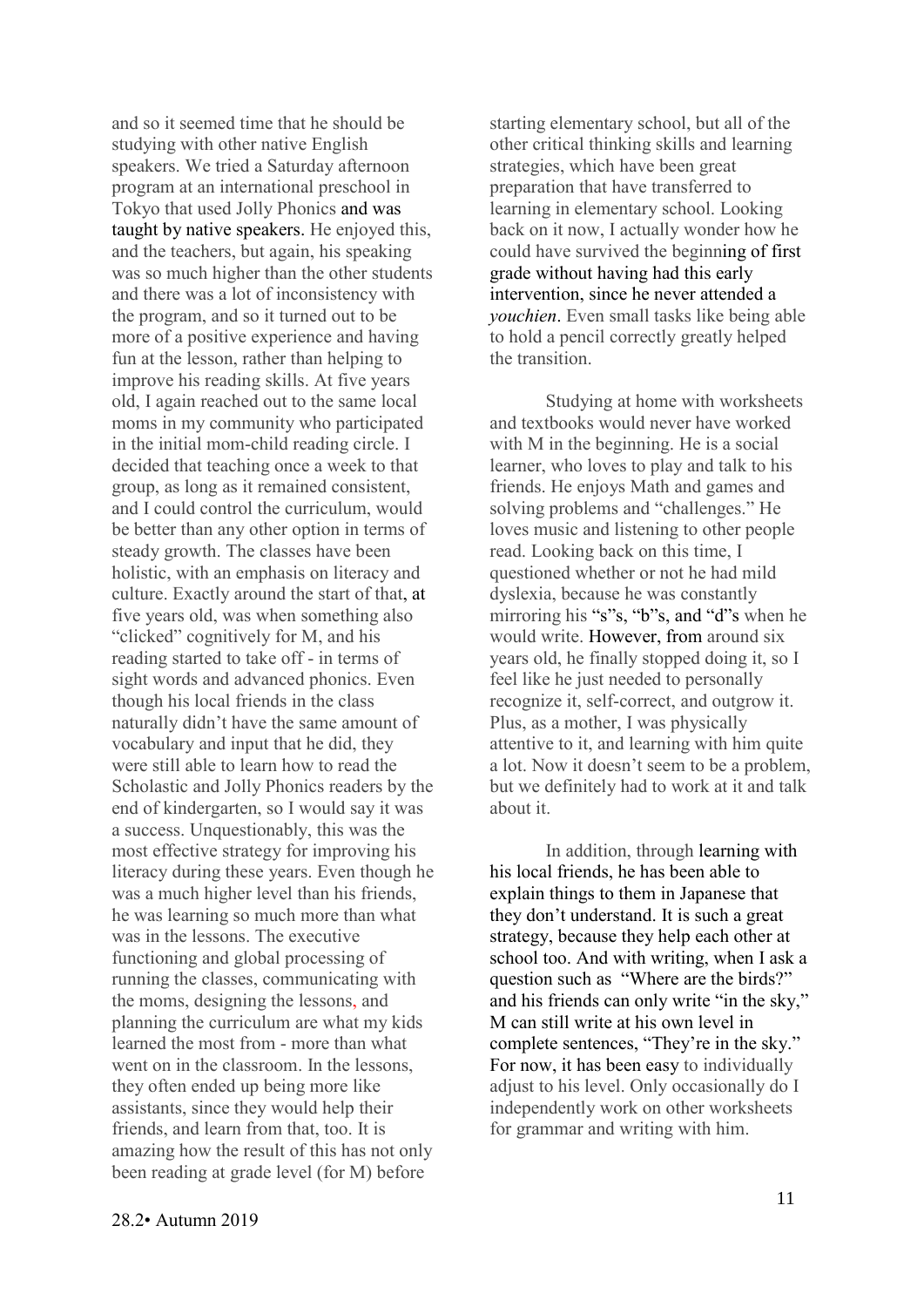With my daughter, R, however, our approach has naturally evolved in a different direction. Being fifteen months younger than M, she is close enough in age to participate in what he is doing, but not quite old enough to always understand it. In addition, she has a different personality and learning style. Quite simply, she is more independently driven and selfmotivated. She always wants to know what he is doing and do it too. I often hear, "Not fair, M gets to do \_\_\_\_\_\_\_\_. " She will pull out workbooks to trace letters or color on her own. While both of the kids like the planning stages of different lessons, especially for the holidays, R will be the one to actually consistently follow through in helping to prepare and organize. This is a blessing and a curse, since in the class, she often wants to take on the role of the teacher.

R's classes with local friends have taken a different direction as well. With her grade level, we were not able to create the same kind of group dynamic among the working moms of her friends who had been coming during her "nen-chu" (4 year-old class) year. Quite simply, this group didn't have the same interest and motivation in studying English so intensively during the final year of kindergarten. As a result, her class has continued, but this year it has been with girls who are already in 1st grade with M and can come over after elementary school. This has been good, because she gets along well with the older girls and can feel a little more challenged, rather than bored (which was causing disruption!). Presently, we are now entering this "golden period" for pre-reading, during this last six months of her time at the *hoikuen*, when she is definitely ready for more intensive formal learning and getting somewhat bored with kindergarten. My goal will be the same for her: to have her reading and understanding age-appropriate workbooks, such as "BrainQuest" and

"Scholastic", by the time 1st grade starts in April.

Ultimately, for R, it has been more of a balancing act behaviorally. On the one hand, she can get frustrated and become negative when she can't understand how to do something that she wants to try; yet on the other hand, if we try to adjust the level to meet the needs of the other local students in the class, she can become disruptive because the lessons are too easy and she is bored. She also likes to play with the language. If she doesn't understand something, then she makes a joke out of it. M is much better at direct translating. For example, when I ask R to explain something to her *hoikuen* teachers, she sometimes thinks about it and throws in her own ideas. Quite honestly, if we manage to keep these community classes running for a couple more years, I am personally looking forward to moving past all of these beginning stages, and working on more complicated service-learning projects, such as making bilingual school newspapers and video feature stories. Those will be the creative projects that will keep everyone engaged, and as long as the content remains interesting, we can keep motivation high. In addition, one final issue with her class seems to be that some of the parents are so impressed with how much their children already know, that they are not quite as interested in constantly improving. They think their children are good enough now at English, and want to try out something new, like piano or swimming. They are satisfied with the level that their children have achieved before elementary school, and are ready to try something else, rather than constantly improve.

#### Other than Literacy:

Because the community classes are once a week (only 1 hour!) and focus on literacy, there has not really been a need to focus intentionally on any particular speaking and listening activities.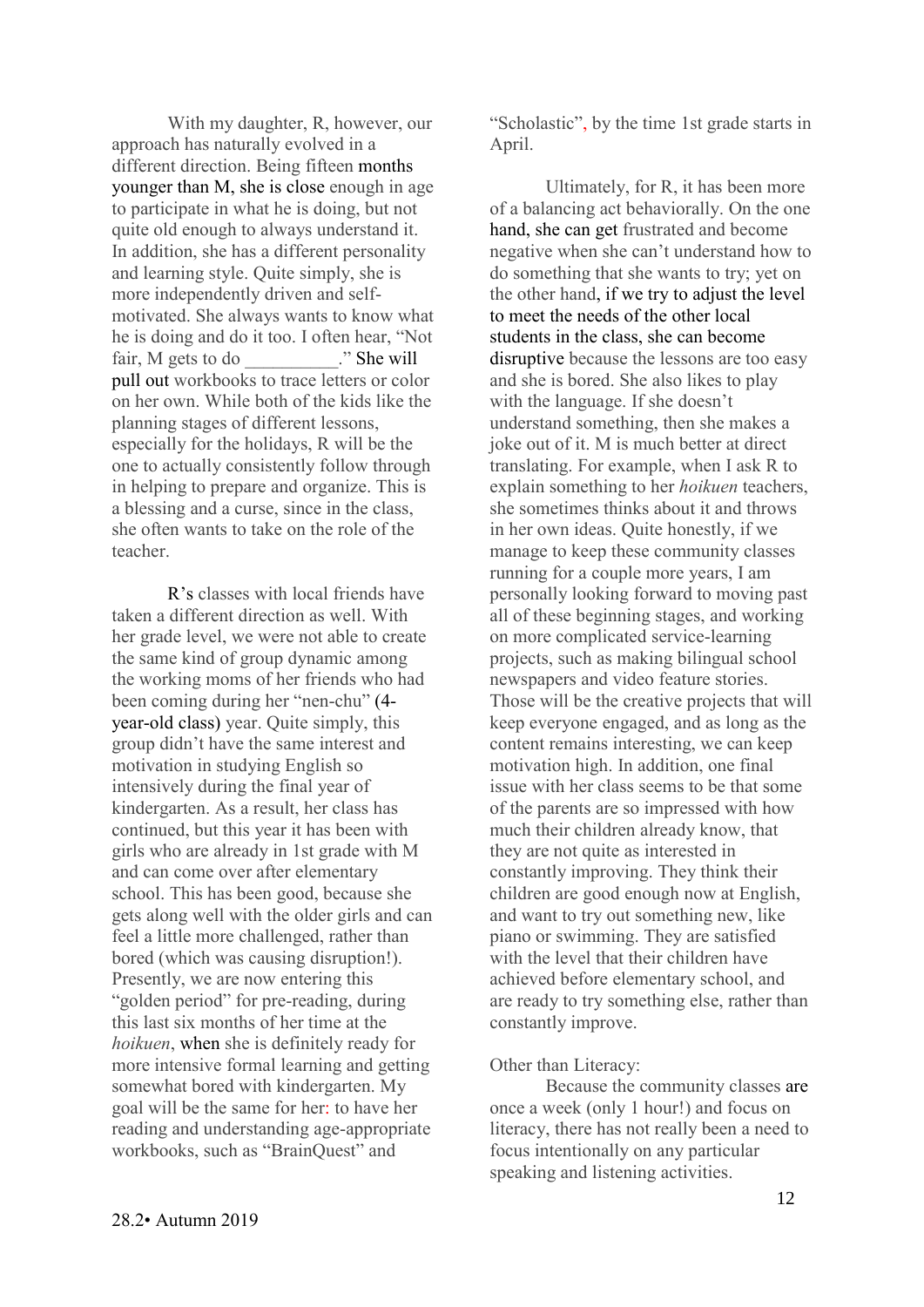Naturally, speaking and listening skills improve because we are working on these classes together. As a result, I can say that my media control within the house has become rather relaxed and unregulated. When they were younger, I remember intentionally having on more educational programs, such as "Daniel Tiger" or "Sesame Street." Within the past two years, there's probably been too many hours of watching other people play "Roblox" and "Minecraft" on YouTube, "Disney Descendants" music videos, and princess make-up tutorials. But as long as it is in English, I feel like it is better than nothing, considering the fact that I make them work so hard at other times. It is selfdirected, and they enjoy it. As to be expected, though, it does have to be somewhat monitored for when YouTube starts to predict inappropriate material that is violent or has too much adult content. I have spoken to them enough times about that now that they seem to be able to selfregulate and avoid it. With books, we still read to them at night in English, and when the grandparents are visiting, in Japanese.

In general, they still seem to play together in English in the house, since most of the games and songs are ones that I have introduced to them in that way. After a long trip back to the U.S. for a month, the playing in English together, and when they are playing alone with toy figures and dolls, is especially strong. As for playing in Japanese, it is mainly at school and at parks with other Japanese children.

With music and movies, it is almost all in English, except for rare occasions when we are driving and watching TV, or staying at their grandparents' house in Hokkaido, or at a hotel. It is funny how excited they get because they never get to watch TV! Up until now, even though they don't watch much Japanese TV or play video games, I haven't noticed much of a lack of cultural knowledge. Because they have attended *hoikuen* since they were small, they get enough input about Pokemon and Yokai Watch from friends there, and what they pick up in other places. Thus far, they still seem to be in the loop with what their friends are talking about. It is only in the last month or so that M has started strongly making comments about wanting to play video games, because his friends at school talk about it more now.

In addition to the community English classes and media in the house, the visits with grandparents and other close relatives have been the other most important factor in maintaining a nativespeaking level. We've been back to the U.S. about four times in the past few years, staying for at least three weeks each time, traveling with my parents, visiting friends' houses, and playing with their children. In addition, their uncle has visited us two times, and came on a vacation with us to Thailand. My parents have also come two times - the last time being shortly after E was born and we had Sports Day at school. Being able to guide close relatives around their local environment in Japan in English and having to explain everything to them has definitely increased the children's vocabulary and helped them grow. We also call U.S. relatives about once a week to talk.

Finally, because I have been a working mother throughout this entire early childhood period, we have made it a point to designate Saturday as our "family day." On Saturday mornings, we pile in the van and drive in to Tokyo (40 mins. from home) for their activities (British Football and ballet). We make this our "English" day. We will eat lunch, and then try out a new park, or check out some other cultural event that is happening in the city.

As for their Japanese, we don't really have to work much at it. It is the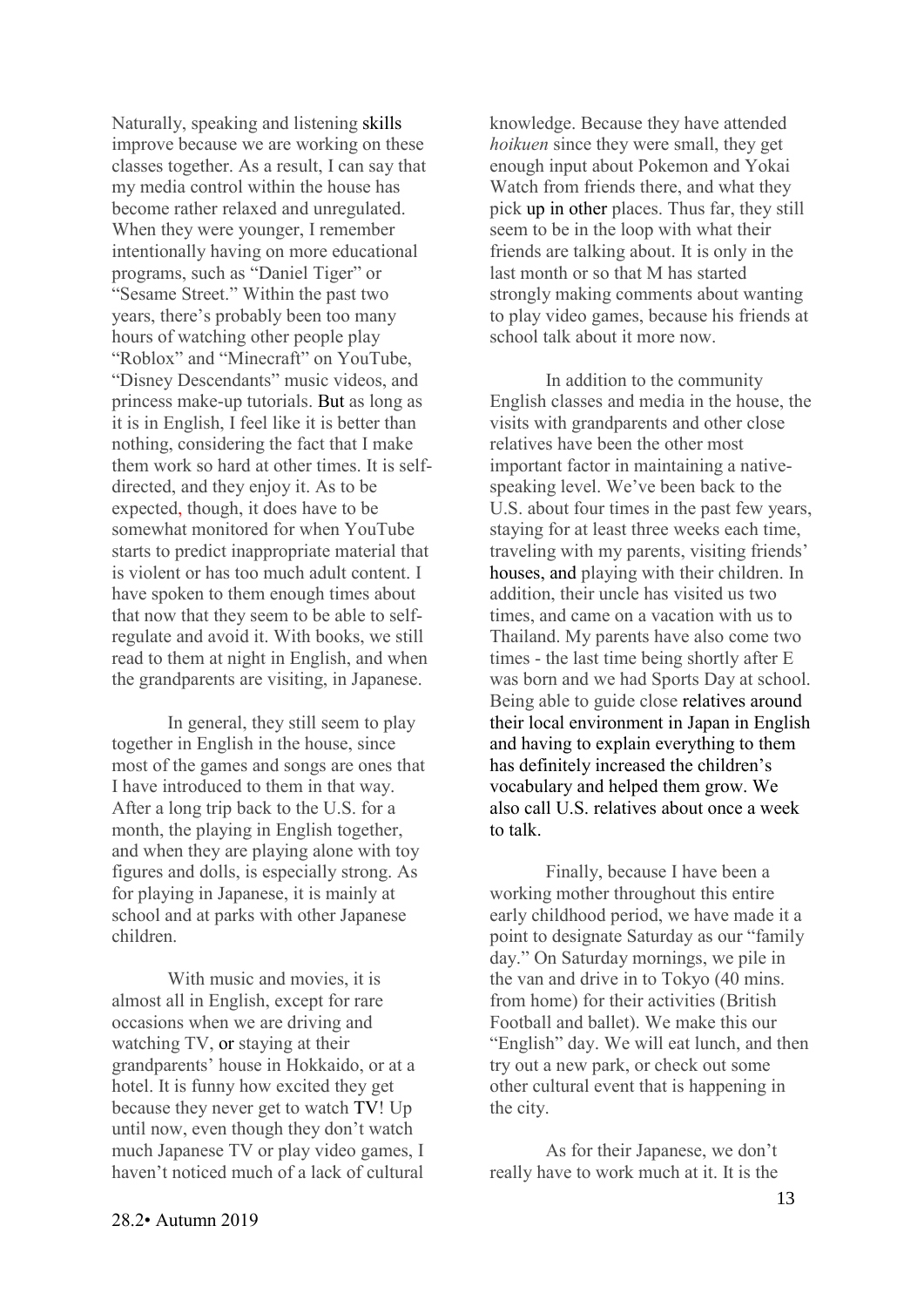base of their lives, in their community and at school. My hope is that for the next few years, as long as we keep up with the homework and remain actively engaged parents, we can continue to progress steadily with the foundation that we have built and the strategies we have cultivated. After these first few years of elementary school, however, after we've completed

several summer projects and the kanji input dramatically increases, I'm sure we will reach the next phase of changes, but for now-consistency, communication, and a positive attitude are key. At that point, after M and R have both completed a few years of Japanese elementary school, I'm sure I'll be ready to write my next article.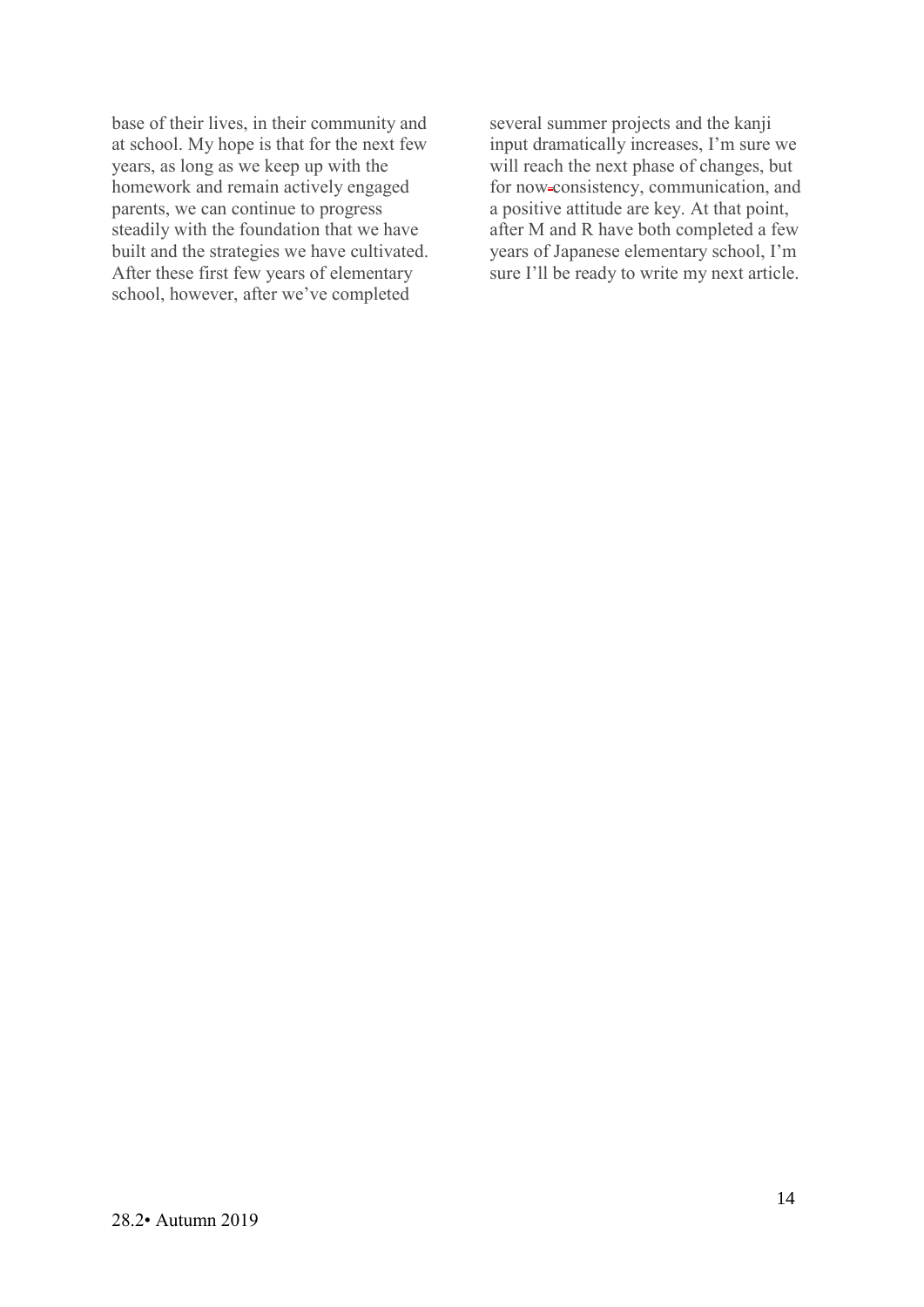#### <span id="page-14-0"></span>Kiwi Adventure: A Month as an 11-year-old International Student in New Zealand

#### <span id="page-14-1"></span>by Graham Mackenzie

In January of 2019, as H was coming to the end of her 5th year in the Japanese public elementary school system, we felt it was time to seek something that would give a significant boost to her English. H was still not very confident in using the language, and with the motivation from our Christmas visit to the UK slowly fading, the challenge of trying to make learning English relevant to her in Japan (beyond solely being able to talk to her Dad in his first language) was beginning to raise its head again. As parents, we have always thought that H would greatly benefit both from a period in a school with English as the language of instruction as well as the chance to mix with other speakers of English her own age. As to the former point, international schools in Japan are prohibitively expensive for us, and we have never been convinced that the commercial English language schools would help that much either. In regard to the latter, unfortunately, H's cousins in the UK are still toddlers, and friends of similar ages from bilingual families in Japan have Japanese as the stronger language. This means that Japanese tends to be used exclusively when they meet. A school experience in Scotland (my home country) or England (where most of my family now lives), would be ideal from a financial point of view (i.e. free!), but schools are not necessarily well set up for short-term international students and head teachers are likely to be reluctant to accept students who have below age-appropriate English language skills (McAulay, 2015).

As a result, we began to look elsewhere, and what we found was that it appears that the only English-speaking country which actively welcomes short-term international students of primary age to state schools is New Zealand. The government there encourages international students to experience state schools in the country both on a short-term or longer-term basis and has even produced a code of practice in several languages which sets out expectations for how students should be looked after by schools during their stay.

#### *Making Arrangements*

When my wife and I began researching online, we began to understand how well-established visits to New Zealand schools by international students were. Schools which put efforts into attracting international students will promote their program on their website. Having scoured those, and having considered the cost and the logistics, we decided we would be able to go for a month. I would accompany H as we felt she was still a little young for a homestay, and I will admit that I was also interested

in visiting New Zealand for the first time myself!

Once we started to show interest in different schools and started communicating with them, differences in the levels of enthusiasm became evident in the emails we received. For the most part, schools deal with agents who organize visits for large groups of students, often from Japan, China, Korea, and Thailand; but they will also happily accept individuals. Some have dedicated international student officers and ESOL support teachers and centers, and some accept students on short-term visits of as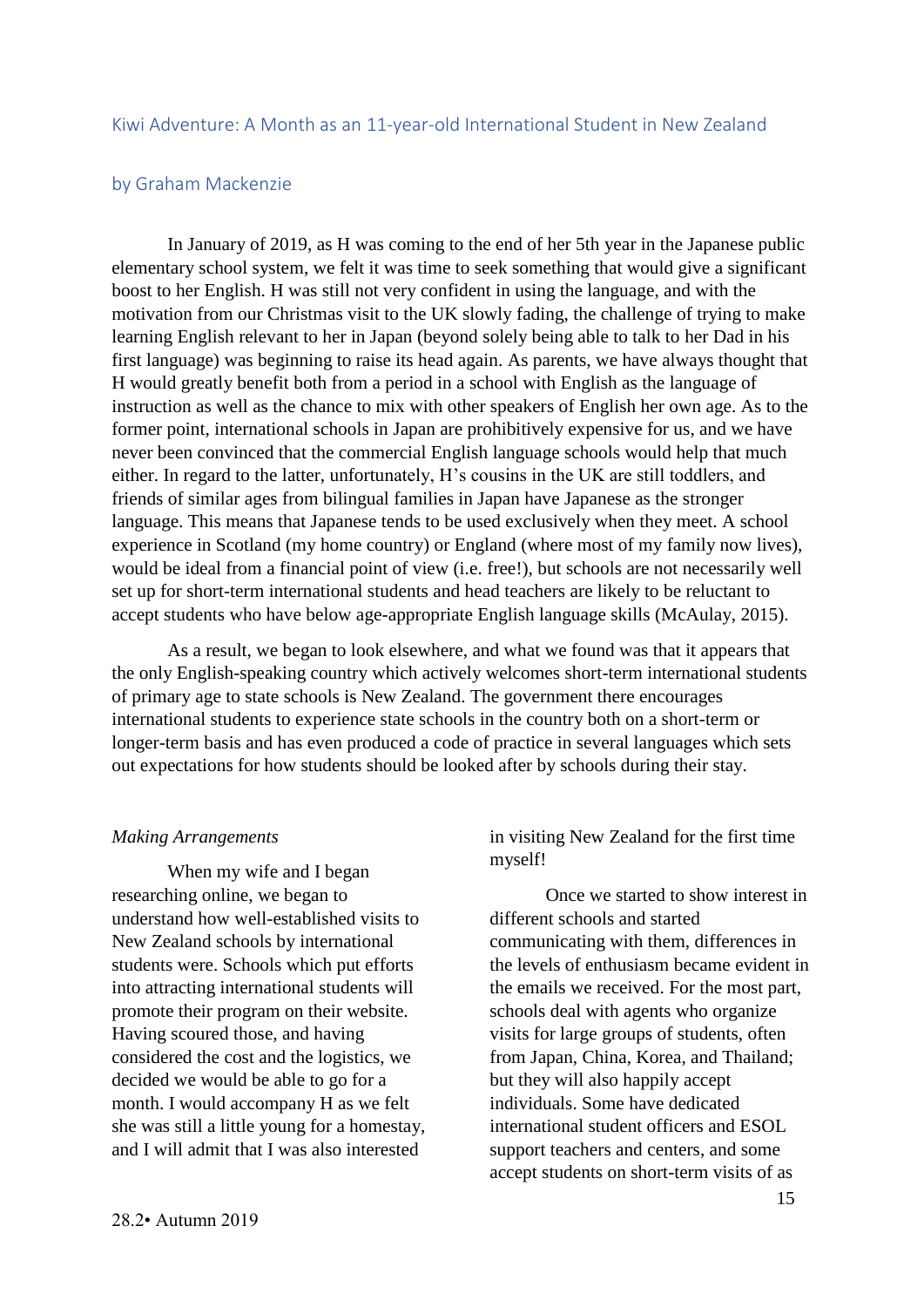little as a week. Others will only accept them for a full term, of which incidentally there are four, with the school year beginning in January. When it comes to choosing a school, narrowing it down to one may be quite time-consuming because of the large number which accept international students. We found it best to first select an area and initially looked at Auckland for its convenience. However, realising that school fees and accommodation were more expensive there, we finally settled on the small city of Hamilton, settled on the banks of the Waikato River, and just over 100 kilometres from Auckland International Airport.

The next consideration was the choice of the type of school (of which H could actually have joined four as an eleven-year-old): Primary (ages 5-11), Full Primary (5-13), Intermediate (10-13), Secondary (13-18), or Secondary with Intermediate (10-18). Often groups of international students join years below their own age, presumably the thinking being that this will make the adjustment to a difficult educational culture and language easier. However, for H, as an 11 year-old we felt she would benefit from the challenge of being in her ageappropriate year in an intermediate school. We decided on the particular school, Fairfield Intermediate, largely because the international student officer was so keen to accept H, and very flexible in negotiations over things like the time period. It was explained to us that H would join a homeroom class and so would experience the same lessons that a child her age in New Zealand would take. She would usually be taken out of this class for one period a day to join an ESOL class where she would work on English language skills with other international students in levelappropriate groups. Through the

international student officer, we were also able to ensure that we could avoid H being put in a homeroom class with a large group of other visiting Japanese students, and that she would have suitable provision for a medical condition that she has. The school fees for our 4-week stay were approximately 1,600 NZ dollars (around ¥120,000). Not cheap of course, but when considering the price of international education in Japan, the cost perhaps begins to seem more reasonable. This is still, a lot of money, in addition of course to the cost of flights and either accommodation or homestay fees. Finally, though, having made the investment and after a couple of months of arrangements, we were ready for our father-daughter adventure.

#### *H's Reflection*

So, what did we get out of it? Here is H's testimony:

The school was wonderful. Everyone was very kind to me; I felt very welcome. In the regular classes the teacher was very nice, and there were different ways of studying with more group work and less listening to the teacher than in Japan. In New Zealand there is more project work and we are all doing different things. The teacher gives you more individual help. The teacher doesn't explain to the whole class very much. I wanted her to write more on the board so I could write more notes and help me understand. My favourite class was maths. It was pretty easy for me, although sometimes in was difficult for me to understand the question in English. We could work on different things in groups at our own pace. In the ESOL classes we spent a lot of time talking about the different countries we were from and different culture. I showed them how to make paper cranes and do ayatori [making